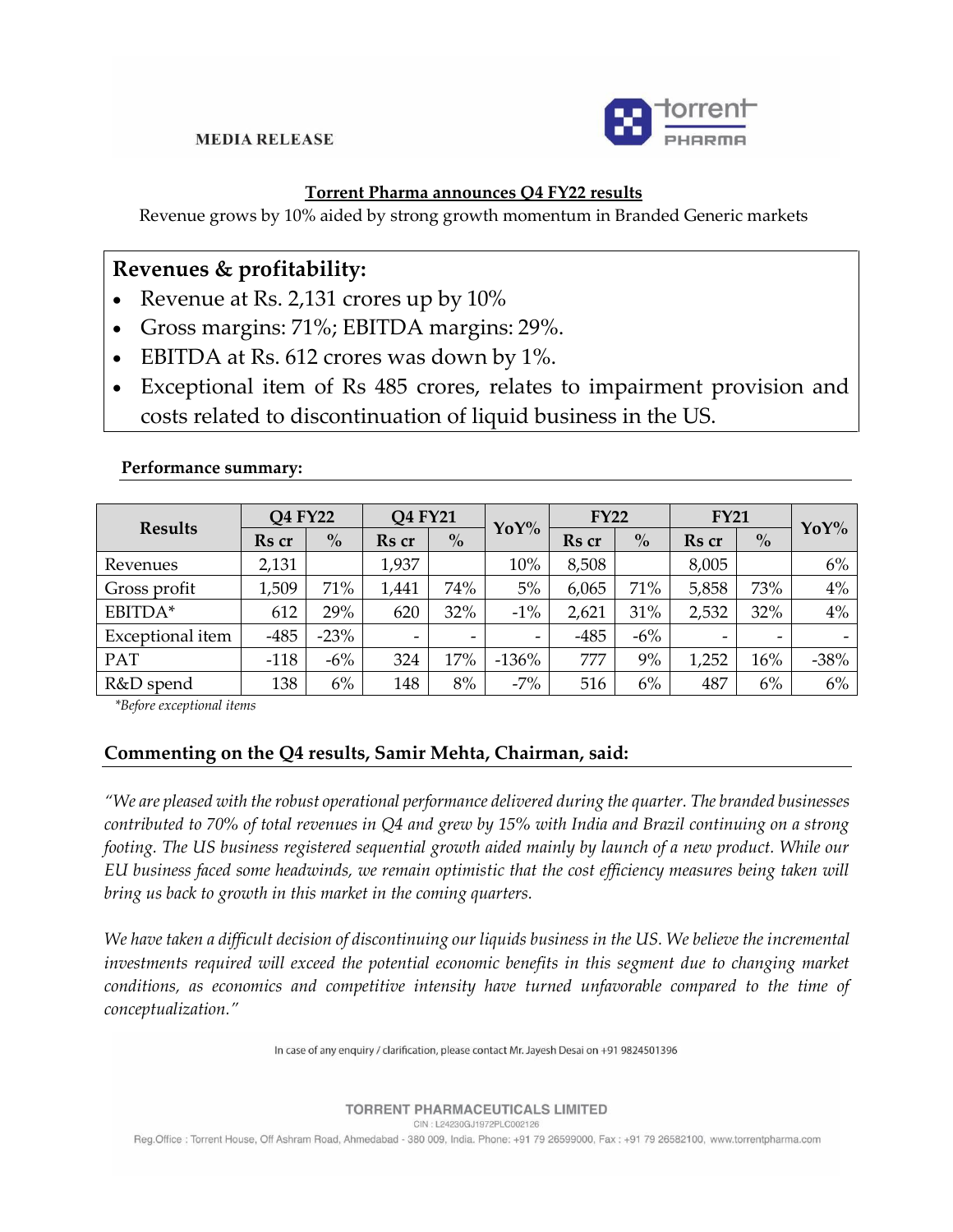**MEDIA RELEASE** 



### **India:**

- India revenue at Rs 1,034 crores grew by 12%
- As per secondary market data (AIOCD), Torrent's Q4 FY22 growth was 11% versus IPM growth of 4%
- Growth was aided by new launch momentum, robust performance of top brands and continued market outperformance across focus therapies.
- For FY22, revenue were Rs 4,286 crores.

### **Brazil:**

- Brazil revenue at Rs 251 crores, were up by 33%.
- Constant currency revenue at R\$ 172 million
- As per secondary market data, in Q4 Torrent's growth was 15.4% as compared to market growth of 10.1%.
- Strong growth and market outperformance was complemented by performance of top brands and new launches.
- For FY22, revenue were Rs 742 crores.

### **United States:**

- US revenue at Rs 282 crores, were up by 5%.
- Constant currency revenue were \$37 million.
- Revenue grew sequentially by 20% aided by the launch of Dapsone during the quarter.
- Basis assessment of the financial viability of its liquid business in the US taking into account incremental investments required for bringing the pipeline products into the market and increased competition intensity, the Company has considered it to be prudent to discontinue the liquid facility operations. The operational cost of this facility was Rs. 135 crores per annum.
- As on March 31, 2022, 57 ANDAs were pending approval with USFDA and 5 tentative approvals were received. During the quarter,  $6$  ANDAs were filed  $\&$  1 ANDA was approved.
- For FY22, revenue were Rs 1,067 crores.

### **Germany:**

- Germany revenue at Rs 218 crores were down by 18%.
- Constant currency revenue were Euro 26 million.
- Growth was adversely impacted by loss of products in a recent tender.
- For FY22, revenue were Rs 966 crores.

In case of any enquiry / clarification, please contact Mr. Jayesh Desai on +91 9824501396

#### **TORRENT PHARMACEUTICALS LIMITED**

CIN: L24230GJ1972PLC002126

Reg.Office : Torrent House, Off Ashram Road, Ahmedabad - 380 009, India. Phone: +91 79 26599000, Fax: +91 79 26582100, www.torrentpharma.com